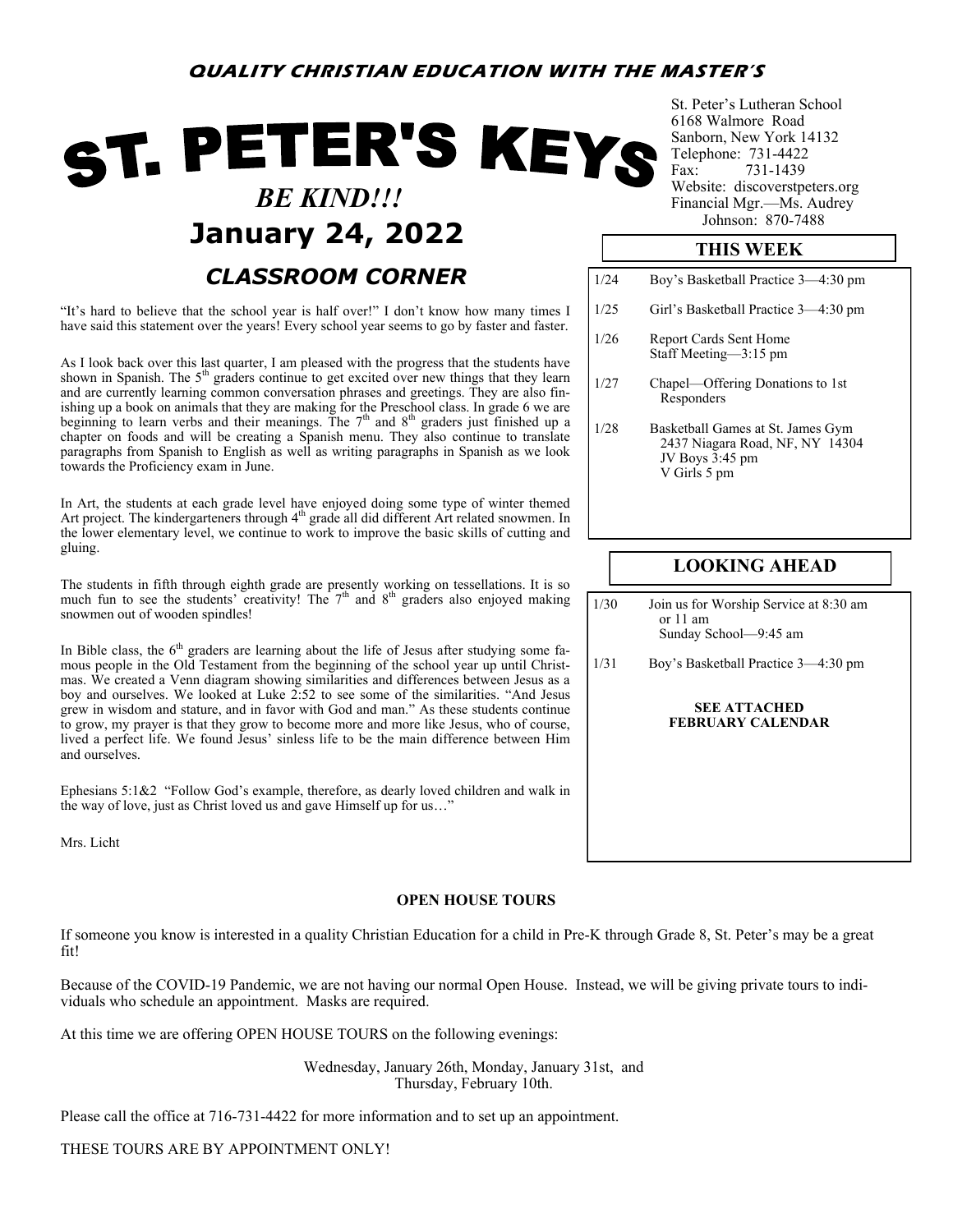#### **BISON'S CHILDREN'S SCHOLARSHIP FUND**

The Bison's Children Scholarship Fund (for students entering K-8) will be accepting Pre-Application for funding for the 2022-<br>2023 school year beginning January 1, 2022. The **Pre-**2023 school year beginning January 1, 2022. **Application is only for families NEW to Bison's.** The deadline to apply is February 28th. Scholarships are awarded using a lottery system from all submitted pre-application forms and all applicants will be notified of lottery results via email on March 1st. Current families enrolled in Bison's will receive an email with a link to complete the renewal process and add siblings on February 22nd.

For more information, visit www.bisonfund.com or call 716-854- 0869.

### **SCHOOL STORE FUNDRAISER**

Our annual School Store Fundraiser has begun. Parents are asked to send emails to family and friends. Your child is bringing home a packet of information today about the program. (attached).

The steps are easy…1. Take home packet for parent to read. 2. Send emails to family and friends. 3. When six emails are sent, a prize code will be given. Enter this prize code on the envelope. 4. Return prize code to school **TOMORROW, (Tuesday, January 25<sup>TH</sup>** to receive a Huggers Pet. All students who bring a prize code after the due date will receive a smaller prize. **All prize codes must be handed in by Friday, January 28th .** 

St. Peter's earns money through purchases that are made online. The opportunities have been expanded to include popular merchants. Purchases must be made through the School Store link.

Thank you to everyone who participates!

#### **YEARBOOKS FOR SALE**

If you did not order a yearbook with your picture package in the fall, please order online at inter-state.com/order and enter code: 66825T. Online ordering only. All online orders must be placed by Friday, February 25, 2022.

As we do not have information who ordered a yearbook, if you are unsure if you ordered, please contact Inter-state.

#### **PJ DAY**

St. Peter's will be having a PJ Day on Wednesday, February 2nd. Send in \$1 and you can wear PJ's. Please send in \$1 in an envelope labeled with the event title and student's name. All money collected will be donated to First Responders.

## **PASTORAL CARE**

As you may have heard, Pastor Tom Thorstad accepted a call at a church in the Midwest and is no longer at St. Peter's. Please welcome Pastor Paul Saya to St. Peter's. As the Church Council puts together a Call Committee to begin the process of finding a new full-time pastor, the Church Council has hired Pastor Paul as a part-time Visitation and Administration Pastor. Pastor Paul will schedule time in the pastor's office in school and will be available to provide pastoral care to students, teachers, and families of students and teachers. He also plans to attend school chapels and participate from time to time. Pastor Paul will also be providing pastoral care to church members, attending church meetings, preaching at least once per month, and leading Bible studies. There will be other Pastors and church leaders sharing preaching responsibilities on Sundays with Pastor Paul. You can reach Pastor Paul at 716-807-4017 or Pastor@stpetersanborn.com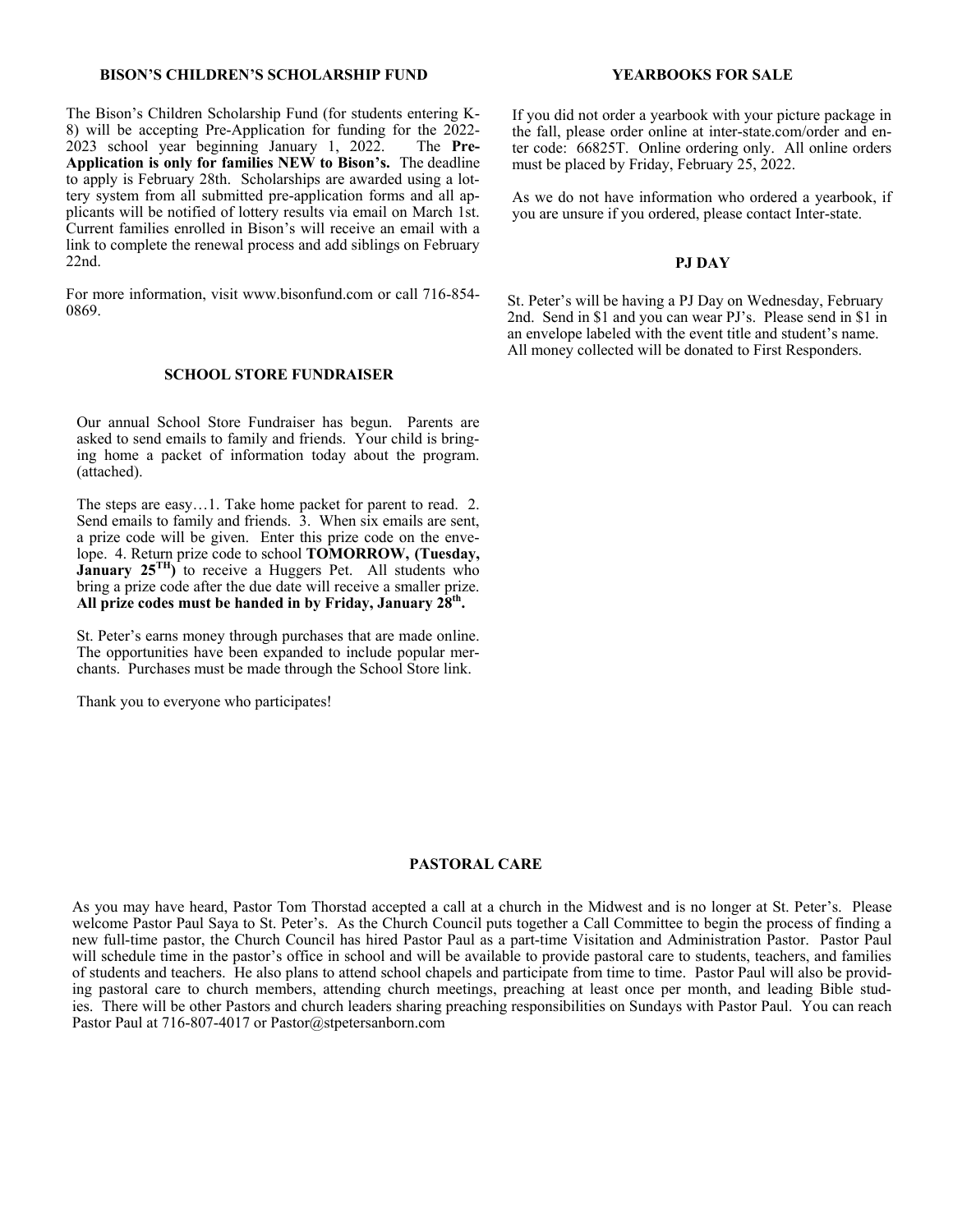| <b>AFTER SCHOOL SIGN UP</b><br>*Week of January 31st<br>Due on Thursday, January 27th<br>Pre-Reg (per day) 1 hour(a) \$5, |                                                                                    | THIS FRIDAY, (1/28)<br><b>FOR LUNCH-PIZZA</b><br>(Orders due Tuesday, 1/25) |
|---------------------------------------------------------------------------------------------------------------------------|------------------------------------------------------------------------------------|-----------------------------------------------------------------------------|
| 2 hours $(a)$ \$10, 3 hours $(a)$ \$15                                                                                    | Name $\qquad \qquad \qquad \qquad \text{Gr.}$                                      |                                                                             |
| Family Reg for the year is \$35.00.                                                                                       | Slice w/cheese $\omega$ \$1.75                                                     |                                                                             |
| (family not registered)<br>Emergency<br>\$7.00 per hour<br>add $$1.00$ per child per<br><b>Late Enrollees</b>             |                                                                                    | Slice w/pepperoni $@$2.00$                                                  |
| day after Thursday.<br>Name                                                                                               | <b>Total Enclosed</b>                                                              |                                                                             |
| Mon<br>Wed<br>Thurs<br>Tues<br>- Fri                                                                                      |                                                                                    | Please provide exact change.                                                |
| Hrs.<br><u> 2002 - Jan Barnett, mars et al.</u>                                                                           |                                                                                    | <b>Proceeds to benefit Student</b><br>Development.                          |
| Name<br>Thurs<br>Mon<br>Tues<br>Wed<br>- Fri                                                                              |                                                                                    |                                                                             |
| Hrs.                                                                                                                      |                                                                                    |                                                                             |
| TOTAL ENCLOSED                                                                                                            | All Afterschool Sign Up Sheets and<br>Money are due by THURSDAY,<br>,JANUARY 27TH. |                                                                             |
|                                                                                                                           |                                                                                    |                                                                             |